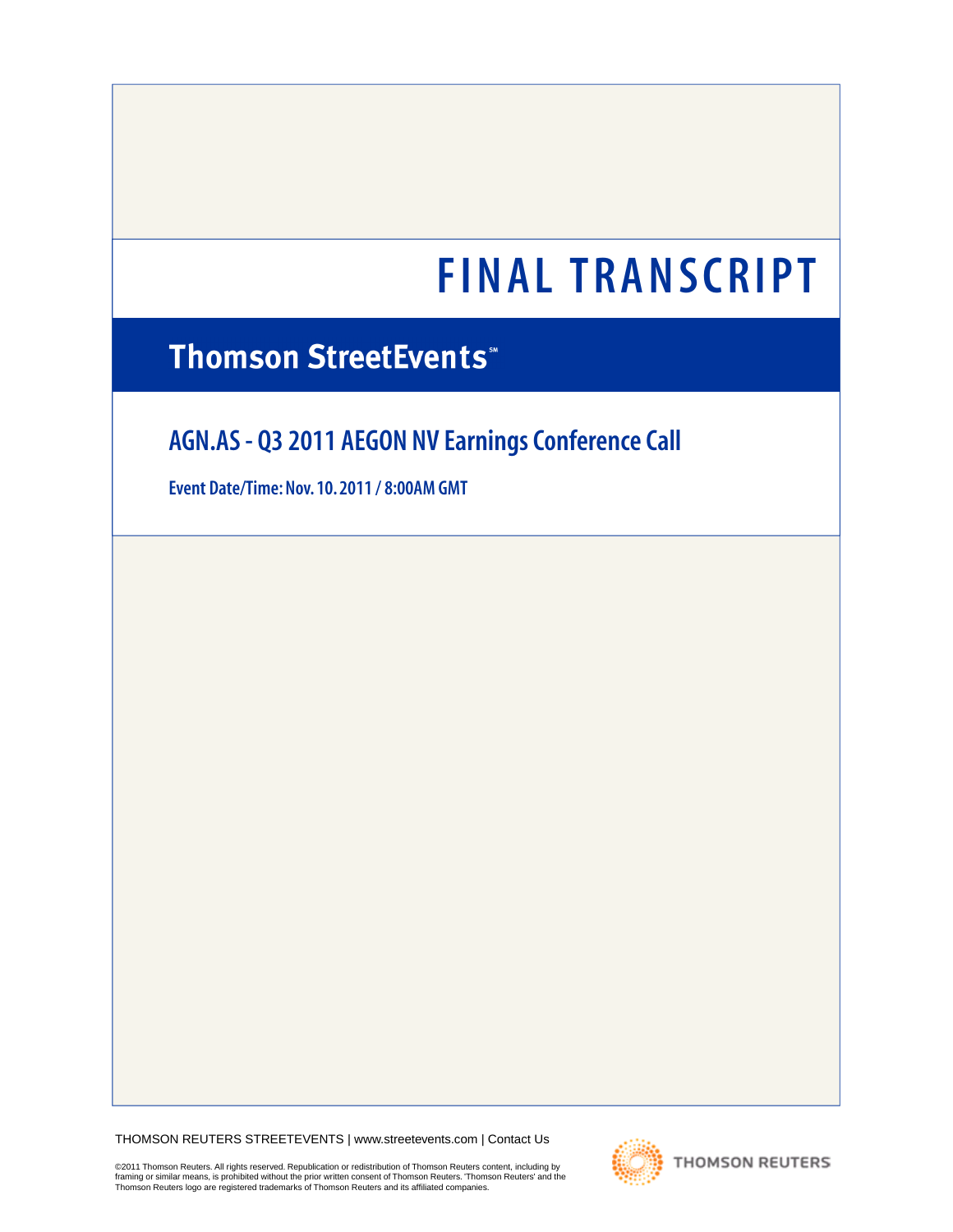**Nov. 10. 2011 / 8:00AM, AGN.AS - Q3 2011 AEGON NV Earnings Conference Call** 

# **CORPORATE PARTICIPANTS**

**[Jan Nooitgedagt](#page-1-0)**  *Aegon NV - CFO* 

**[Darryl Button](#page-6-0)**  *Aegon NV - CFO, Americas* 

**[Michiel van Katwijk](#page-7-0)**  *Aegon NV - EVP* 

# **CONFERENCE CALL PARTICIPANTS**

**[Farooq Hanif](#page-5-0)**  *Morgan Stanley - Analyst* 

**[Michael van Wegen](#page-7-1)**  *Bank of America - Merrill Lynch - Analyst* 

**[Jan Willem Weidema](#page-8-0)**  *ABN Amro - Analyst* 

**[Thomas Nagtegaal](#page-9-0)**  *RBS - Analyst* 

**[Nick Holmes](#page-10-0)**  *Nomura - Analyst* 

**[Robin Buckley](#page-12-0)**  *Deutsche Bank - Analyst* 

**[Farquhar Murray](#page-13-0)**  *Autonomous - Analyst* 

**[Lemer Salah](#page-15-0)**  *SNS Securities - Analyst* 

**[William Elderkin](#page-15-1)**  *Societe Generale - Analyst* 

# **PRESENTATION**

# <span id="page-1-0"></span>**Operator**

Thank you for holding ladies and gentlemen. Welcome to the Aegon third quarter 2011 results conference call on November 10, 2011. (Operator Instructions). I will now hand the conference over to Jan Nooitgedagt. Please go ahead sir.

# **Jan Nooitgedagt** *- Aegon NV - CFO*

Good morning. Thank you for joining our call this morning on Aegon's third-quarter 2011 results. Also joining me are Michiel van Katwijk, Executive Vice President, Darryl Button, our CFO of the Americas, and Willem van den Berg, Head of Investor Relations. Before getting started, let me remind you to take a moment to review our disclaimer on forward-looking statements which is at the end of this presentation. Of course we look forward to your questions after the presentation.

You are well aware of the extreme market circumstances during the third quarter. Nonetheless, Aegon has been able to withstand the ongoing turmoil given the actions we have taken to reduce our financial markets exposure while maintaining a strong capital position and franchise. We have revised our interest rate assumptions to reflect the economic environment, which also had a notable impact. However, we believe that all in all our businesses performed relatively well during the quarter.

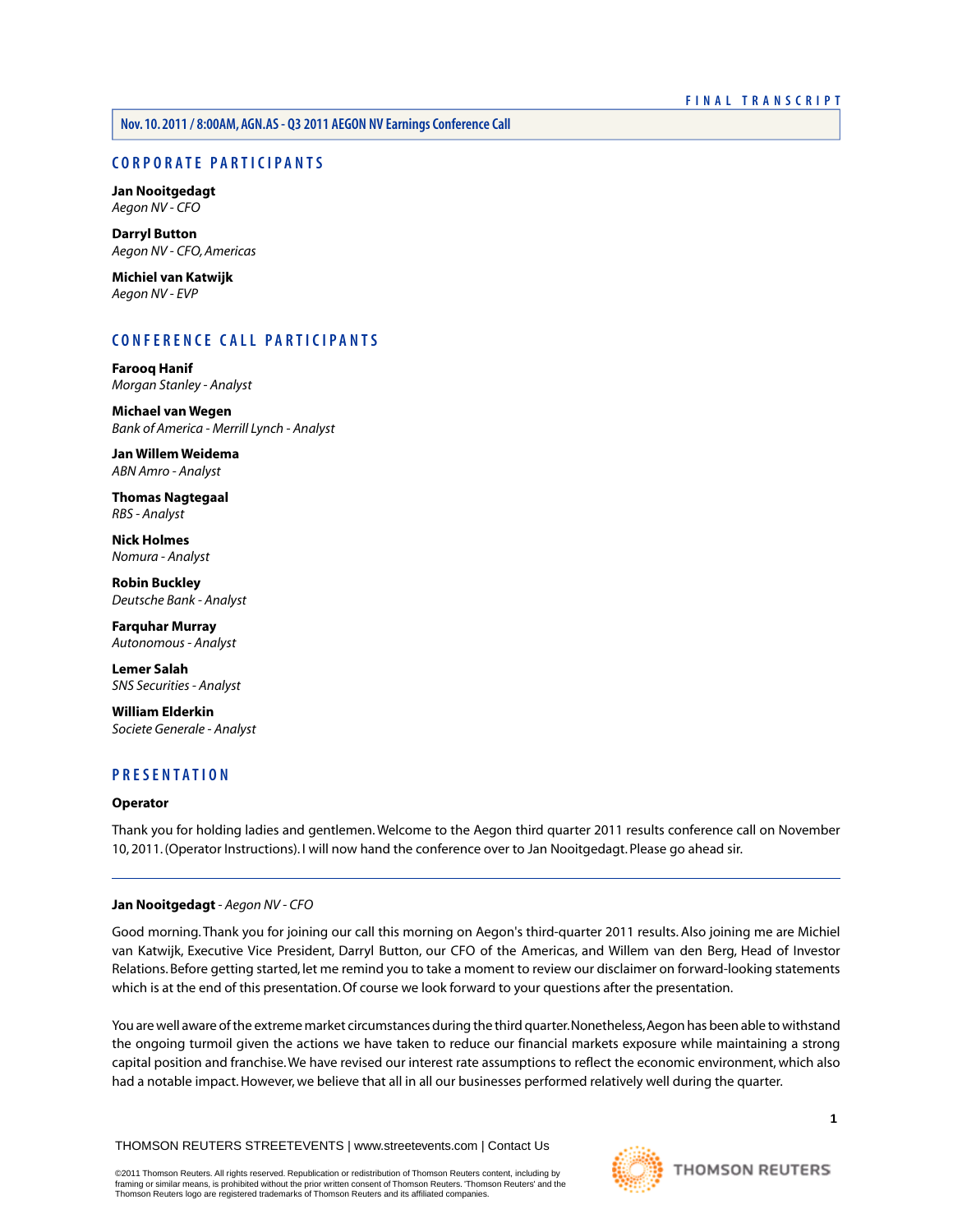Slide three. On several occasions we have discussed with you our financial targets and we will continue to provide you regular updates on our progress. In December at our analyst and investor conference in New York we plan to provide you with our sensitivities to financial markets. However, let me emphasize that we are fully committed to taking the necessary strategic steps to achieve these targets.

Slide four. Let me now turn to underlying earnings for the Group. The market impact on earnings in the third quarter versus the second quarter was well in line with sensitivities we provided last quarter. The decline of equity markets in the 10-year US treasury rate resulted in a negative impact of EUR33m on third-quarter earnings. As indicated, we have reviewed our assumptions in the US, which we do annually in the third quarter. This led to a gain of EUR35m in underlying earnings mainly as a result of updated mortality assumptions.

In Central and Eastern Europe long-life claims increased sequentially, which is a typical seasonal pattern, while in the US earnings from fixed annuities continued to decline as this line of business is deemphasized and product balances continued to the client as well, in line with expectations. In the Netherlands, results were impacted primarily by lower margins in the Life business.

Here on slide five we provide an overview of earnings by country unit. Compared with last year, underlying earnings from the Americas were lower mainly due to the lower fixed annuity earnings, which, as you know, we are deemphasizing given the current yield environment. Fee-based earnings, however, increased in line with our strategic objectives. I will come back to the Americas in more detail.

In the Netherlands, earnings were impacted by the higher provisioning for longevity in pensions and investments in new distribution capabilities.

In the UK, underlying earnings were negatively impacted by lower fee income as a result of lower equity markets and higher exceptional charges, mainly associated with the ongoing customer redress program we have briefly discussed with you. We are also investing in a new platform which is part of the new operating model we are implementing in our UK business, which we believe will be the basis for growth going forward. In a moment I will update you on where we are with our expense reduction program underway in the UK.

Underlying earnings before tax in new markets was lower, primarily due to the negative impact from pension legislation changes and lower investment income. These negatives were only partly offset by higher results from non-life business.

On slide six, turning now to net income. The EUR60m in net income for the quarter was positively impacted by one-time tax benefits and gains on investments which were related to normal trading and the sale of our life reinsurance activities. Impairment charges amounted to EUR132m, of which EUR76m was related to US residential mortgage-backed securities, EUR29m was mainly related to the CEE where new legislation in Hungary pertaining to Swiss-franc-denominated mortgages had an effect on our mortgage portfolio, and then EUR22m was related to our financial holdings in Portuguese and Greek banks. I'll get back to our exposure to peripheral European countries in a moment.

Clearly fair value items had the biggest impact on net income this quarter. Lower interest rates and equity markets, spread widening and higher volatility all contributed to a loss of EUR120m for fair value items. In addition, our decision to change interest rate assumptions had an impact of EUR168m, something I will come back to on the next two slides.

On slide seven, in the US, as I mentioned, we review annually our assumptions during the third quarter relative to current experience and management expectations. On this slide we provide you an overview of the impact of these various assumption updates. The updates related to market movements are shown in fair value items whereas other updates related to mortality, policyholder behavior and expenses are shown in underlying earnings.

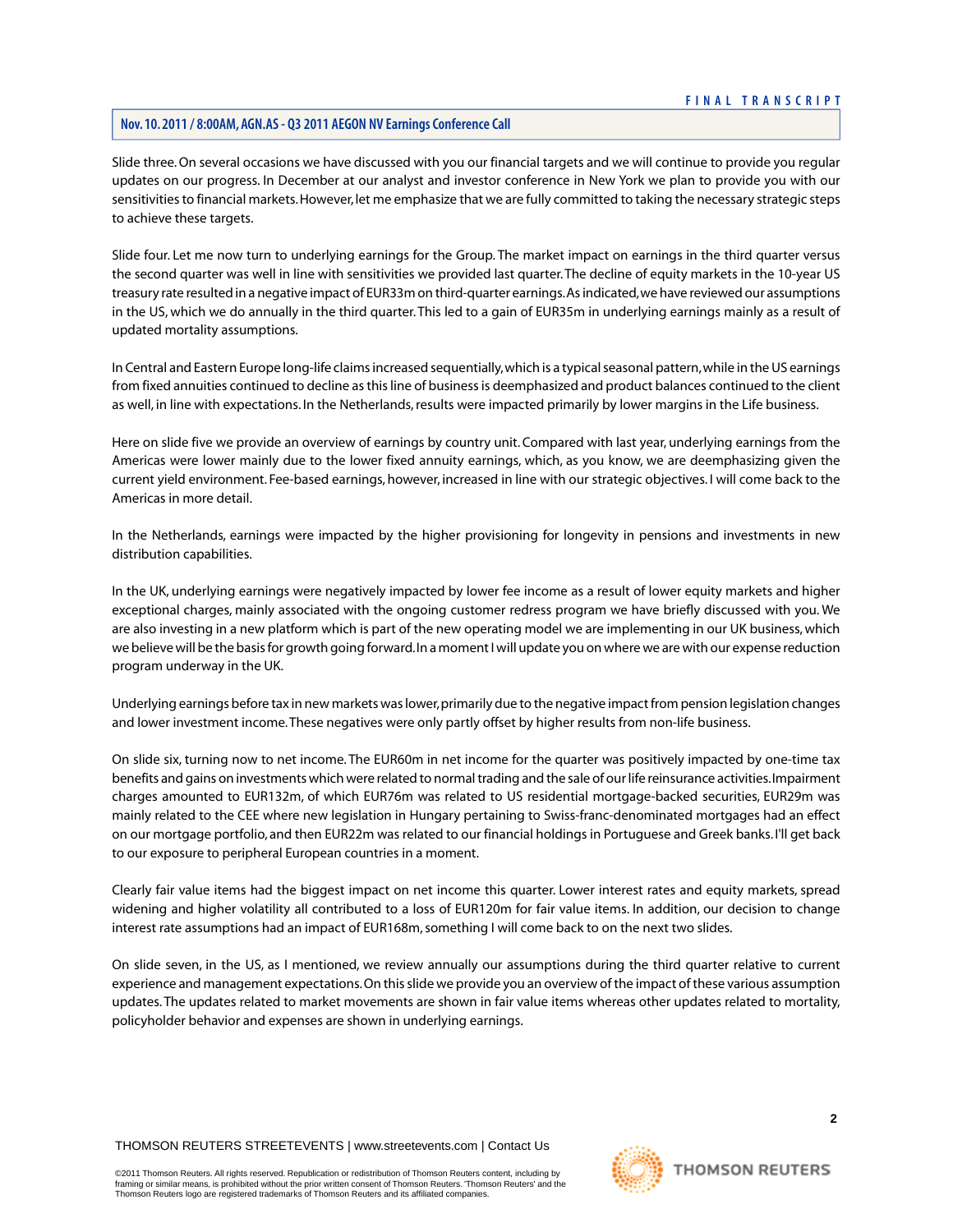The main impact this quarter pertains to the update of our interest rate assumptions which led to DAC charges of \$237m. Simply put, we believe interest rates will remain low for a longer period of time and we believe it is prudent for our assumptions to reflect this in this quarter.

Here on slide eight, we want to provide you a bit more color on these updated assumptions. We have lowered our 10-year US treasury rate from 5.25% to 4.75%, implying that over the coming five years interest rates will grade from current yields to 4.75%. On top of that we have also adjusted downward our bond fund return assumption from 6% to 4% for the coming five years and then 6% thereafter.

Our assumptions for money market rates are assumed to remain at 0.2% for the coming two years, followed by a three-year grade to 3%. Finally, we have made no change to our long-term credit spread or default assumptions. Credit spreads are graded from current levels to long-term assumptions over a period of two years. As a result, our assumed reinvestment yield is kept at current levels for the coming two years.

The reasons for making these adjustments are that we expect interest rates to remain lower for the coming period, and we think it's only prudent to lower our interest rate assumptions to reflect current market conditions. Again, we believe these revised assumptions reflect economic realities for the midterm.

Slide nine. Consistent with our aim to enhance operational excellence, we are continually identifying and pursuing cost efficiencies across our businesses. At the same time it is essential that we make the necessary investments to improve operations and position our businesses for the developing opportunities. Excluding restructuring charges and at constant currency, operating expenses remained level. As I have already noted, we are in the process of implementing plans to substantially reduce costs in each of our established markets.

On slide 10 let me now briefly provide some further detail on our progress to reduce costs in the UK. Last year we announced our restructuring plans for our UK business. I'm pleased to say that we are well on track in implementing these plans and will achieve our cost reduction targets of GBP80m by the end of this year, with the benefits of these cost reductions coming through in 2012.Year to date we have implemented GBP71m of the GBP80m in cost savings.We have eliminated 1,100 roles and exited five businesses, which include recent disposal of Guardian.

As you know, restructuring comes at a cost. As such, I want to emphasize that the provisioning we are taking for the customer redress program as well as the expense reduction program will be completed as planned by the end of 2011.

Slide 11. Reducing our overall cost structure continues to be a key strategic priority. Taking a closer look at the plans we have announced for our business in the Netherlands, we are bringing forward a program to reduce our total cost base by EUR100m compared to the 2010 level. We expect to achieve the majority of this amount in 2012. As I have indicated, we have taken the EUR60m in restructuring charges fully in the third quarter.These cost reductions are necessary to offset the increased provisioning for longevity in addition to margin compression in our life business.

On slide 12, let me now turn to sales for the quarter. Our total sales increased by 2% mainly driven by the very strong level of gross deposits. The benefits of our focus on generating more fee-based business was again apparent in the third quarter, as reflected by high gross deposits and record net deposits.

US pension deposits increased substantially as a result of a higher takeover and annual deposits in the retirement plan space, in addition through a strong increase in deposits for our stable value solutions. Gross deposits in new markets were also strong. New mandates in our asset management business were the main drivers here in addition to solid performance in the retail segment.

Lower new life sales were the result of re-pricing actions and were only partly offset by further growth of our business in Central and Eastern Europe.

THOMSON REUTERS STREETEVENTS | [www.streetevents.com](http://www.streetevents.com) | [Contact Us](http://www010.streetevents.com/contact.asp)

©2011 Thomson Reuters. All rights reserved. Republication or redistribution of Thomson Reuters content, including by<br>framing or similar means, is prohibited without the prior written consent of Thomson Reuters. 'Thomson Re Thomson Reuters logo are registered trademarks of Thomson Reuters and its affiliated companies.

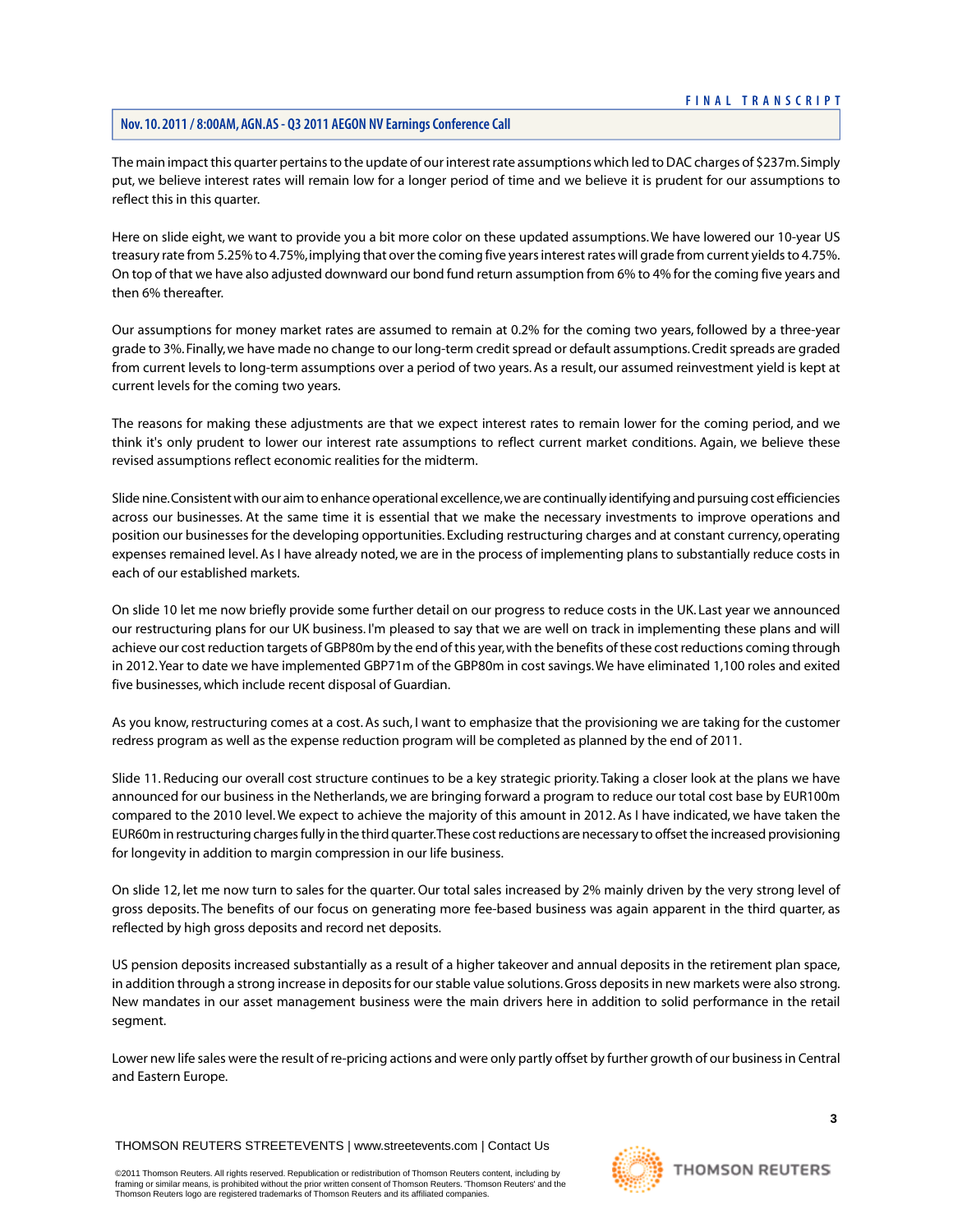And finally, we experienced an increase in accident and health sales within our US employee benefits and affinity marketing businesses.These are typically products that provide supplemental coffers for accident and health-related insurance.

On slide 13, turning quickly for a bit more detail on our US fee-based business. Net pension deposits in the US were very strong at \$4.5b. Innovation and customer service is the cornerstone of our pension growth that we see in the US and this continues to deliver strong results for our business. As I indicated earlier, variable annuity sales were particularly strong during the quarter. This was mainly due to the introduction earlier this year of our Retirement Income Max driver. This also led to the strong net deposits of roughly \$0.5b.

Asset balances increased 4% compared with last year and came down only slightly from that peak in June. Earnings continued to develop favorably, although earnings within our employer solutions and pension divisions were stable as the third quarter of last year included a reserve release of \$13m.

Slide 14. One of our key financial targets is to increase operational free cash flows by 30% by 2015 from the normalized 2010 level of EUR1b to EUR1.2b. During the third quarter, operational free cash flows, excluding the impact of markets, totaled EUR397m. However, during the quarter, as a result of lower interest rates and equity markets, cash flows were impacted by EUR1.1b as capital requirements increased. The negative impact was entirely offset by the proceeds of the divestments of the life reinsurance activities, which are not included in our definition of cash flows. And finally, the successful variable annuity and pension sales resulted in higher investments in new business, which of course is a positive for us.

Slide 15. It's clear that the actions we have taken to improve our risk profile have enabled us to withstand the extreme market volatility we have seen in recent months. This is demonstrated by the fact that the increase of EUR3.5b in the fair value of guarantees was fully offset by hedging results. Over the past three years we have taken extensive measures to fortify and protect our balance sheet. These include increasing equity hedging for variable annuities in US and in the Netherlands, which clearly paid off in the third quarter, as well as reducing our exposure to credit markets and interest rates. And although Aegon today is in a much better position than before, the volatility in the markets have again confirmed the need for solid capital buffers.

Slide 16. Given the continued focus on what is going on in Greece and the discussion about sizeable impairments on peripheral European sovereigns, I want to make clear again that Aegon's exposure is very limited. Here we provide you Aegon's total exposure to all fixed income securities related to peripheral European countries. You will notice that our exposure to Spain increased slightly, which is the result of the first-time inclusion of our partnership with Caixa Sabadell, one of our newest bank partners in the country.

Slide 17. Turning now to Aegon's capital position at the end of third quarter, of the EUR3.4b of total excess capital, EUR1.2b is maintained at the holding level, an increase from the end of the second quarter. Excess capital at the holding improved mainly as a result of the dividends we received from our operating units. Excess capital within our operating units amounted to EUR2.2b. Overall, our capital position continues to be strong, with an IGD ratio of approximately 190% and an RBC ratio of approximately 400%. Again, we believe that it makes sense to maintain a strong buffer given the current turmoil.

Slide 18. During the quarter, shareholders' equity improved by 16% to EUR19.4b, which translates into a book value per common share of EUR9.21. The increase was mainly the result of a higher revaluation reserve and a positive revaluation of the US dollar since June 30. The improvement in revaluation reserve to EUR2.5b is the combined result of lower interest rates, which were partly offset by the negative effect of spread widening.

Let me reiterate that Aegon continues to be in a strong position in what also continues to be a very uncertain and volatile economic environment. All in all our businesses are performing well. The very high level of sales of variable annuities and pension-related products, our core business, resulted in record net deposits during the quarter, proof that our franchise remains strong.

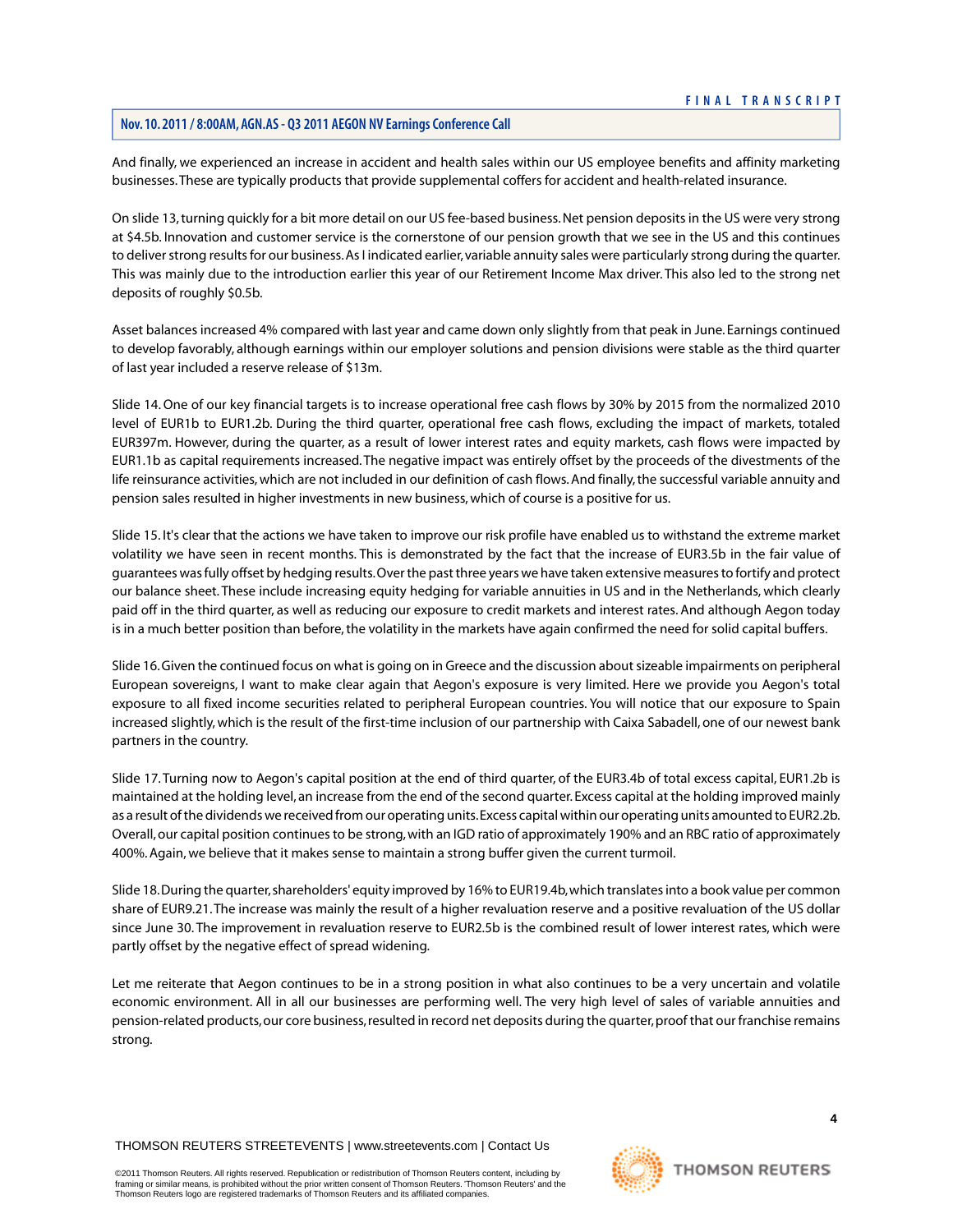We are fully committed to completing the restructuring of our established operations in order to reduce their overall cost base and increase returns while, at the same time, positioning our businesses for the opportunities we have identified. We believe that our strategy is the right one at the right time and will allow us to pursue our ambitions in the long term.

Before taking your questions, I would like to remind you to register for our conference December 6 and 7 in New York.We hope to meet you there.

We are now happy to take your questions.

# **QUESTIONS AND ANSWERS**

#### **Operator**

<span id="page-5-0"></span>(Operator Instructions).Thank you sir.Your first question comes from Farooq Hanif from Morgan Stanley. Please go ahead.

# **Farooq Hanif** *- Morgan Stanley - Analyst*

Morning. I have three questions, if that's okay. Firstly, what was the driver behind the 50-basis-point reduction in the long-term treasury yield assumption? That's question number one.

Question number two is that obviously corporate bond spreads have widened quite strongly in the US. What kind of net new -- what kind of new money rates are you actually achieving on investments in the general accounts in the US at the current time?

And question number three is you mentioned obviously that you're going to update us on your targets and sensitivities at the Investor Day, but then you also said that you're quite committed to find strategic initiatives to make sure you get to your targets. So I was wondering what you were trying to say. Are you saying that, look, the atmosphere is so bad that it's inevitable that our targets will slip quite a lot or are there particular initiatives that you can tell us about that will allow you to control that outcome? Thank you.

# **Jan Nooitgedagt** *- Aegon NV - CFO*

Thank you Farooq. Let me tell you in the first place about the reasons for the change of our long-term interest assumptions. We have looked very carefully at the development of the interest rate, especially in this quarter, and we have taken a prudent approach and we have taken full impact of lowering the long-term assumptions rate in this quarter. I see this also as an accounting issue, that based on the current environment that we take this charge in this quarter being prudent from an accounting perspective.

And if I also then take your third [quarter], yes, you are right. We will give sensitivities in our conference in December. I'd also like to confirm again that we are committed to our long-term targets, as we have said, and we will do everything to achieve our long-term targets. Like we do, for instance, in the Netherlands, we have the longevity hit and at the same time we are reducing our cost level to compensate also the longevity hit. But we will give you the sensitivities in December and we are committed to our long-term target.

And I'd like to ask Darryl if you could give a little bit color on the question about corporate bond spreads.

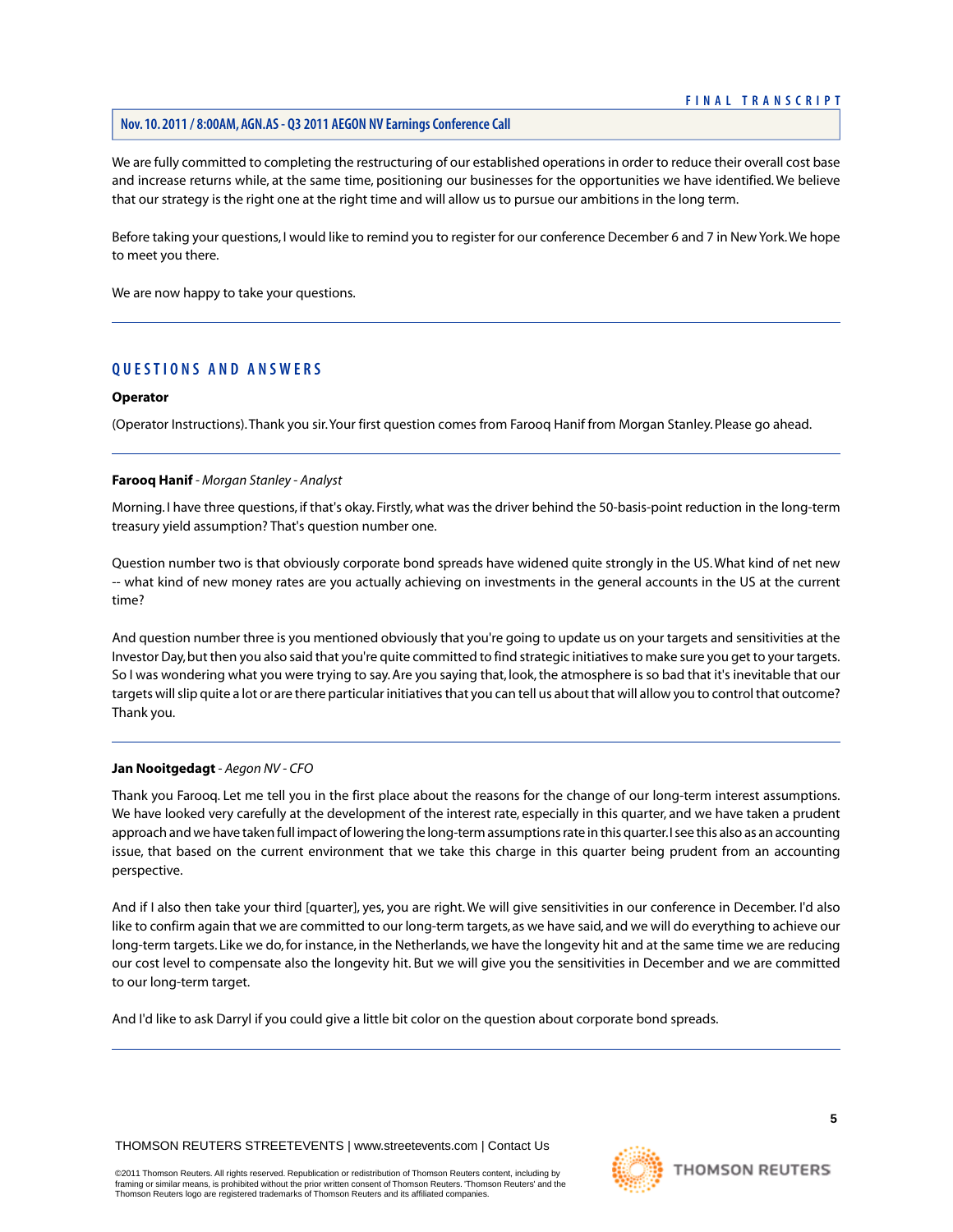# <span id="page-6-0"></span>**Darryl Button** *- Aegon NV - CFO, Americas*

Yes, sure. Hi Farooq. It's Darryl. Yes, you're right. Corporate spreads have widened out in the US. So as much as treasury rates came down by 130 basis points in the quarter, average corporate spread that we're seeing out there investing in went out by 80, 90 basis points. So net reinvestment yields are not, certainly not down nearly as much as what the treasuries were.

Currently new money reinvestment yield, I think that was your question, we're getting somewhere in the low 4s, 4.25%, 4.5%, somewhere in there. And I think also important to note, as much as we have the rising treasury assumption over the next five years, we also bring those spreads down at the same time, so actually our reinvestment yield assumption is flat over the next two years.

#### **Farooq Hanif** *- Morgan Stanley - Analyst*

To come back on that particular point, so my question was why 50 -- only 50 basis points on the treasuries? And I was just wondering, because if you assume that spreads will recover, surely the impact could be worse than that, well, its potential potentially could be worse than that.Why only 50 basis points?

#### **Darryl Button** *- Aegon NV - CFO, Americas*

I think you hit on a major point, which was the reinvestment yields, so what we're seeing in the marketplace, haven't really moved that much. And it's really not the treasury assumption as much as it is the net reinvestment yield that matters and is most critical to our assumptions. So our general assumption is that we think rates are going to rise over the next five years. We don't exactly know the path that it's going to take.We have the corporate spreads coming down as much as we have the rates rising over the next two years. So we're really assuming a sideways movement for the next two years in reinvestment yield and then we think that we'll get into a higher interest rate environment towards the back half of that five-year plan.

# **Farooq Hanif** *- Morgan Stanley - Analyst*

And really sorry to keep hogging the mic', but just going back to that assumption, so you're assuming a reinvestment yield essentially that is consistent with your current reinvestment yield going sideways. And are you assuming that treasury yields go up linearly or do you have a shape to it which looks after year two, year three, it rises more quickly?

# **Darryl Button** *- Aegon NV - CFO, Americas*

Yes. The term part of the structure is a linear grade over the next five years. But we do have the front end and the short end of the curve is actually pegged to essentially zero over the next two years and then grading up to more of a normal-shaped yield curve environment three years out. So we grade -- we hold zero at the front end of the curve for two years and then we start to grade towards 3% over the next three after that.

#### **Farooq Hanif** *- Morgan Stanley - Analyst*

Okay. And your assumption right now essentially is very consistent with the actual reinvestment yields that you're making, and you're assuming that goes sideways.

#### **Darryl Button** *- Aegon NV - CFO, Americas*

Yes, exactly.

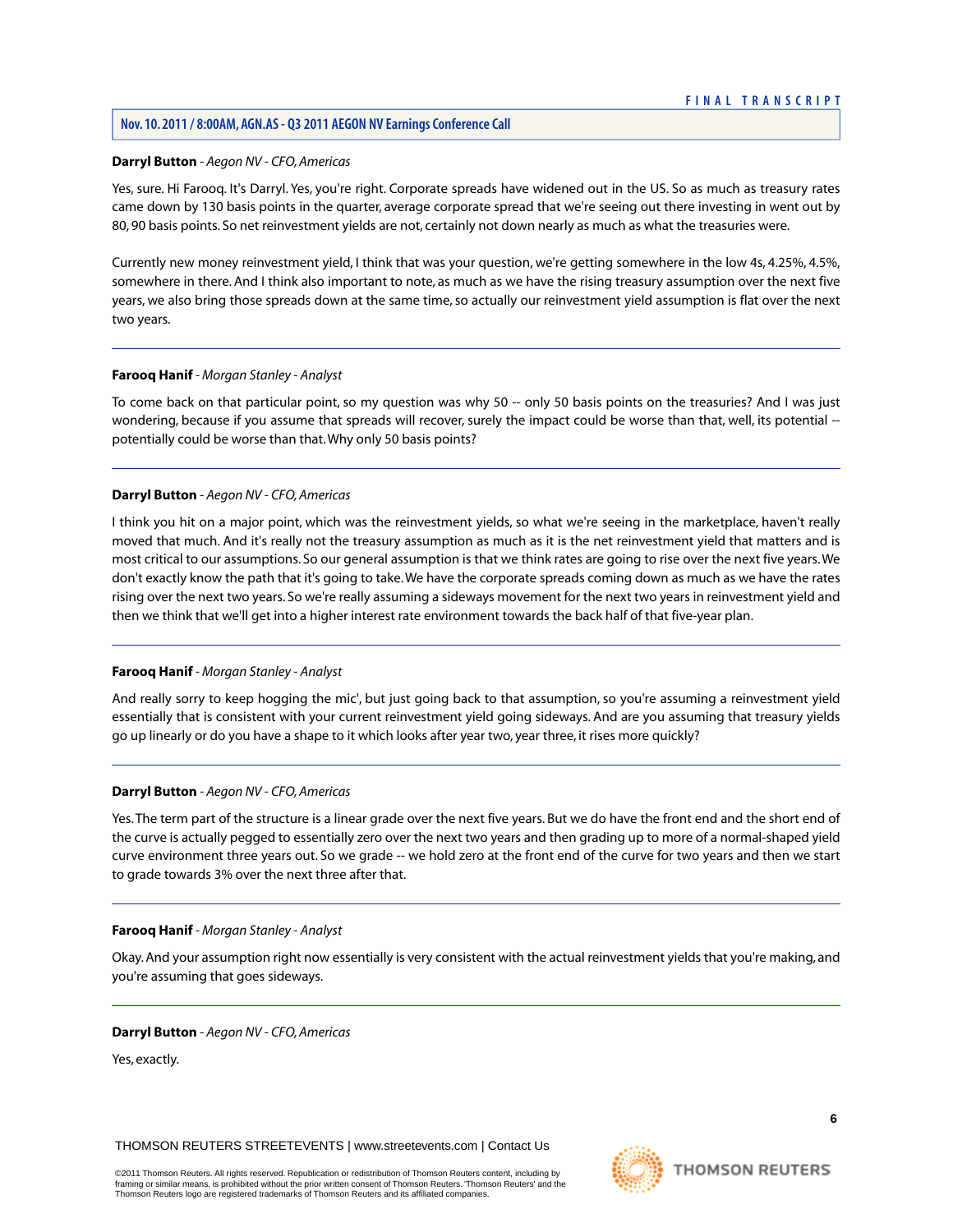# **Farooq Hanif** *- Morgan Stanley - Analyst*

Okay.Thank you very much.

# **Operator**

<span id="page-7-1"></span>Thank you.Your next question comes from Michael van Wegen. Please go ahead sir.

# **Michael van Wegen** *- Bank of America - Merrill Lynch - Analyst*

Yes, morning. Michael van Wegen, Bank of America - Merrill Lynch.Two questions. I'm afraid I have to go back to your -- the first question from Farooq as well on your targets. In the press release you basically state the targets with very clearly stating, look, they're based on a 5.25% long-term interest rate. At the same time your accounts show that you don't think 5.25% is realistic. So could you help us, try to further help us understand why these targets that you do want to reiterate today feel are reasonable? And yes, I guess help us understand with that one.

And then the second question is on your impairments that you mentioned for mortgages in Eastern Europe. In your financial supplement you show that you have residential mortgages for new markets of [367]. Could you indicate how much of that is related to mortgages in Central and Eastern Europe? And could you help us understand what the risk of that portfolio is by providing us some numbers in terms of loan to value? Thank you.

# **Jan Nooitgedagt** *- Aegon NV - CFO*

Yes. If my -- the first question about the targets, again I'd like to say again is that we are committed to our long-term targets. I think you should look at the accounting on the one side and our targets on the other side. We will give the sensitivities for the targets beginning of December in the conference.

At this moment in time, looking at the end of this quarter, we have taken -- we have changed our long-term interest rate assumptions, like Darryl explained earlier, because we want to have a more prudent approach in our accounting. And that is based on the current environment. That doesn't mean that we believe interest will increase over time, but will stay flat like Darryl explained for the coming two years. I think this is a prudent approach for our accounting this quarter.

<span id="page-7-0"></span>The question about the mortgages, if I understand you well, the portfolio you're talking about, the new markets is, almost 100% is the Hungarian mortgage portfolio. It is the provision we have taken is based on the chance that we believe that the customers could, if they get the finance right, they could get a better exchange rate between Swiss franc and the Hungarian forint, and based on that potential loss we have taken a provision. By the way, this is the customers have the period till the end of the year to get the refinancing for the mortgages and then we will know exactly what the ultimate outcome will be. I feel that we have been very prudent in taking this provision for this quarter.

# **Michiel van Katwijk** *- Aegon NV - EVP*

I thought that -- Michael, this is Michiel. Maybe I can follow up on that. On a loan to value question you asked, they tend to be very low in Central and Eastern Europe when the mortgages are originated.Willem will follow up with you with more detail.

#### **Michael van Wegen** *- Bank of America - Merrill Lynch - Analyst*

Thank you.

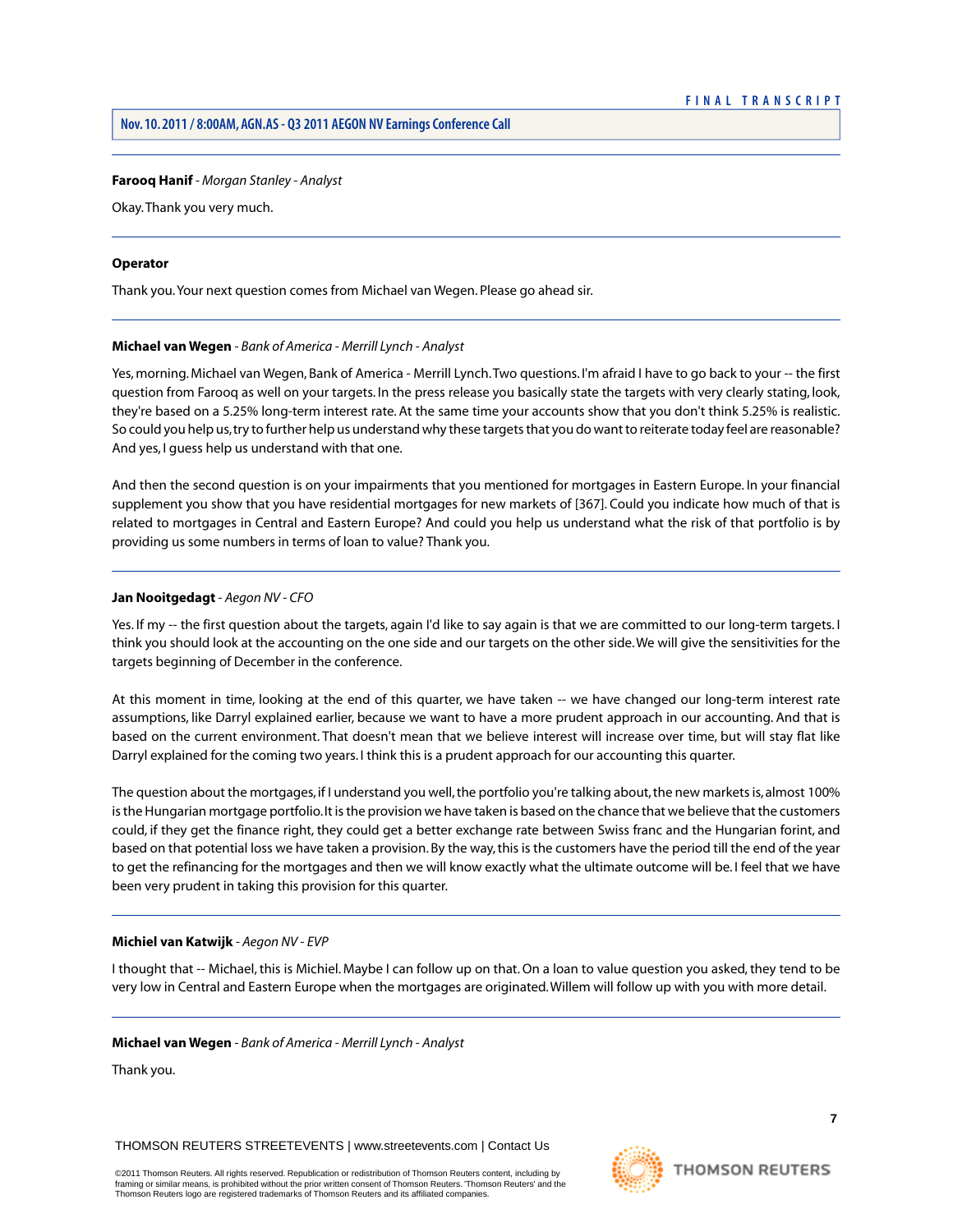# **Jan Nooitgedagt** *- Aegon NV - CFO*

Very good.

# **Operator**

<span id="page-8-0"></span>Your next question comes from Jan Willem Weidema. Please go ahead, sir.

#### **Jan Willem Weidema** *- ABN Amro - Analyst*

Good morning. Jan Willem Weidema, ABN Amro. A few questions. The IGD ratio went down while your excess capital over AA went up. Could you give a little bit more color on that?

And could you help us with any kind of IGD target that you might have?

Secondly on CAM, could you elaborate on timing there and say something about a possible break-up fee?

And thirdly in Hungary, can you tell us what participant rate you assumed for the FX mortgages, please?

#### **Jan Nooitgedagt** *- Aegon NV - CFO*

Yes. The first question about the IGD ratio, I think we have given you the ratio of the Group in total. It's approximately 190%. You are referring to the difference with the excess capital. We also have given you the ratio of, RBC ratio for the US, around 400%. And the ratio in the Netherlands is also close to 190%. Is that sufficient or are you -

#### **Jan Willem Weidema** *- ABN Amro - Analyst*

I was looking for some color on why the IGD moved down while the excess capital over AA went up.

# **Michiel van Katwijk** *- Aegon NV - EVP*

Right. Jan Willem, hi. It's Michiel. I can provide a little bit more color on that. On our excess capital, is basically is based on the most stringent capital requirements based on regulatory capital and S&P capital. In, particularly in the Netherlands you see the effect on S&P that with interest rates declining, excess capital's going up. So that's driving part of the increase in excess capital.

IGD is down slightly, as Jan mentioned. In our two most important markets, IGD -- sorry, the RBC ratio actually is around 400%. The Netherlands it was down a little bit, but around 190%. And in other areas we saw a decrease as well. And for with regard to a target for IGD, we do not have a specific target. But we tend to target 175% IGD. Also that translates in the US on an [NASC] RBC ratio to 350% plus.

# **Jan Willem Weidema** *- ABN Amro - Analyst*

Okay, thank you.

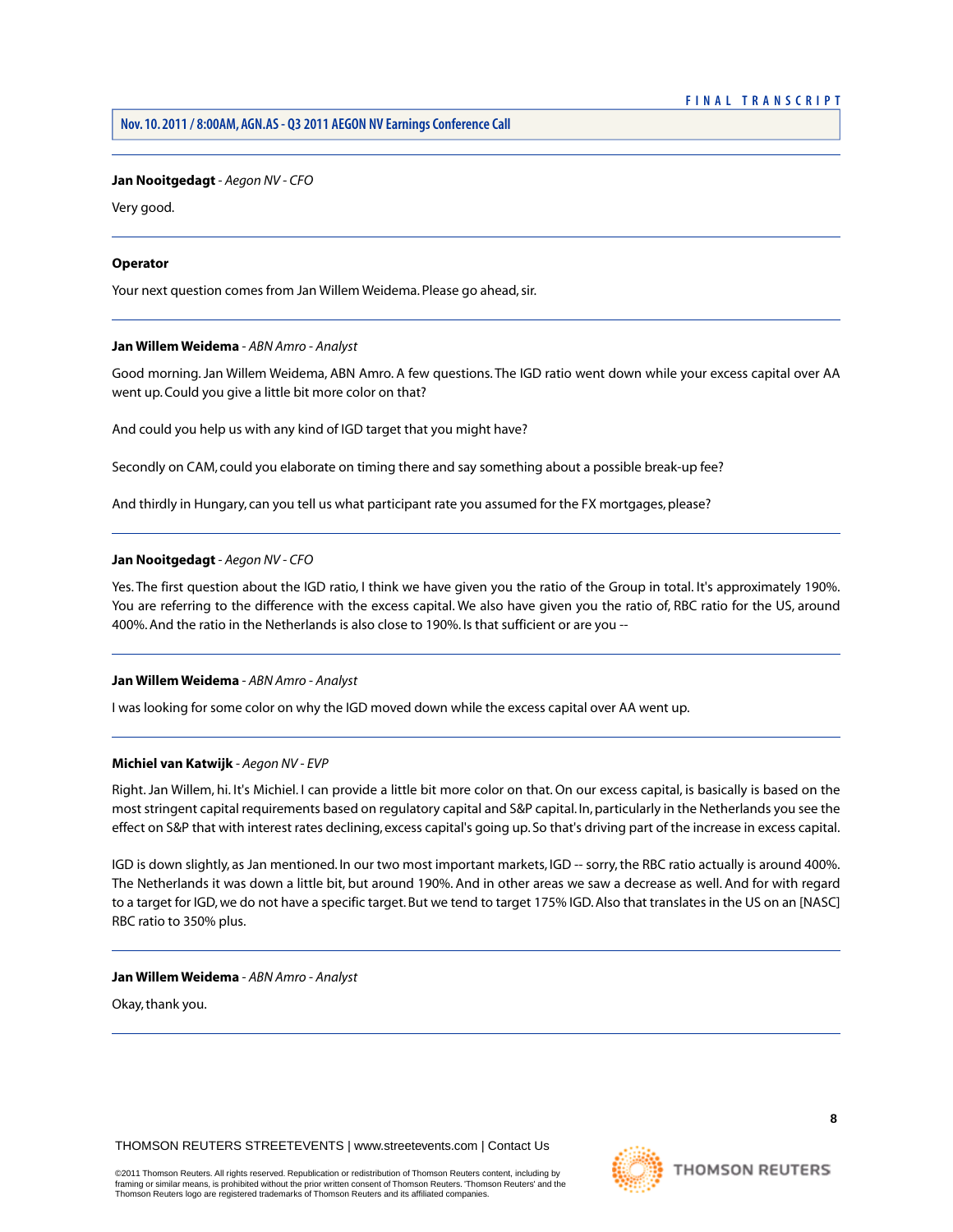# **Jan Nooitgedagt** *- Aegon NV - CFO*

Your second question about CAM, as you know, we are in the sale process, arbitration process. I cannot disclose at this moment in time any more and we expect more in the second half of next year.

The third question about Hungary and the percentage, I think this typically a question you, if you ask IR and they will come back to you.

#### **Jan Willem Weidema** *- ABN Amro - Analyst*

Okay.Thank you.

#### **Operator**

<span id="page-9-0"></span>Thank you.Your next question comes from Thomas Nagtegaal. Please go ahead, sir.

#### **Thomas Nagtegaal** *- RBS - Analyst*

Good morning gentlemen. I have two questions. Regarding your assumption changes on interest rates, were there any DAC impacts included there as well?

And what kind of levels of interest rates would threaten your current DAC balances, especially in the US?

And second relating to your future dividend payouts, is there any kind of capital threshold at all in which you take into account when trying to model in what you could potentially pay over time? Thanks.

#### **Jan Willem Weidema** *- ABN Amro - Analyst*

Yes, the, your question about interest, I'm also looking at Darryl, but this is the full impact what we have done in this quarter is, that is the DAC what we have charged in this quarter part of fair value items. So you could also say we have now less DAC to amortize for the future. So that, I hope that I have answered your question.The whole impact is DAC.

#### **Thomas Nagtegaal** *- RBS - Analyst*

Okay, clear.

#### **Jan Willem Weidema** *- ABN Amro - Analyst*

And the second question about, that was especially about capital in the holding. Maybe good to mention that we are -- we have the same intention as we had last quarter about our dividend policy for next year for EUR0.10 for the second half of this year.

# **Michiel van Katwijk** *- Aegon NV - EVP*

Yes, and Thomas, on capital, the capital threshold in holding is based on a 1.5 times cash flow from the holding. So 2011 1.5 times ended up to be EUR900m. Going forward I think that the cash outflow of the holding will slightly decline and so that number actually is likely to come down a bit, but not with huge amounts.

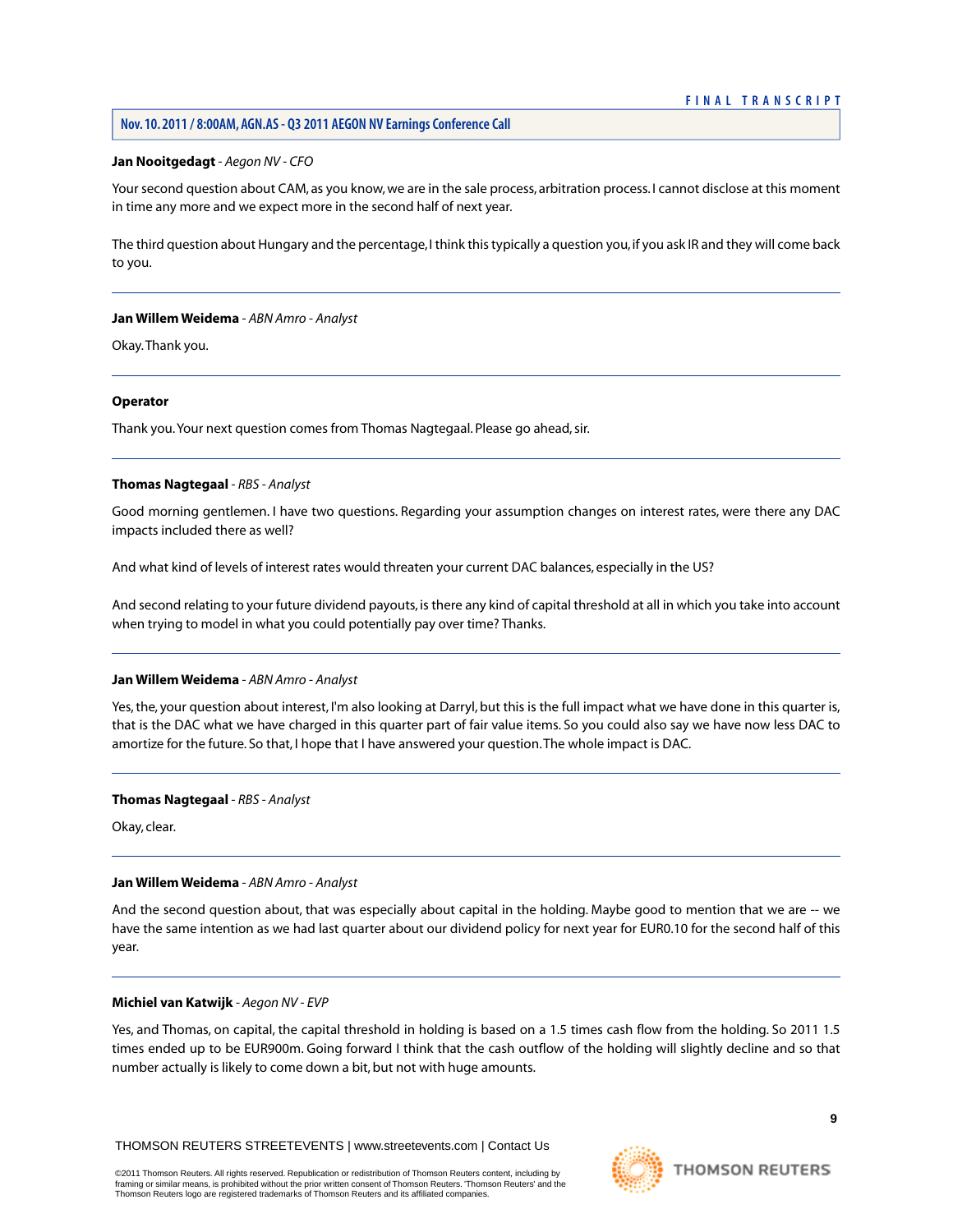## **Thomas Nagtegaal** *- RBS - Analyst*

Okay.Thank you.

# **Operator**

<span id="page-10-0"></span>Your next question comes from Nick Holmes. Please go ahead, sir.

#### **Nick Holmes** *- Nomura - Analyst*

Yes, good morning. Couple of questions on the US please. Firstly, sales of pensions and variable annuities seemed to hold up very well and I wondered what your outlook going forward is. In particular, do you expect savings levels to come under more pressure because of the difficult economic environment?

And then second question is on low interest rates and in particular your universal life book, where the average guaranteed rate is quite high; it's at 4%. And I wondered basically if you've got concerns about this although I also note that in Q3 there was no evidence of any reason for concern, indeed your spread actually widened. But comments about how you see that going forward would be welcome.Thank you.

# **Jan Nooitgedagt** *- Aegon NV - CFO*

Yes, Nick, I will ask Darryl to answer it, both questions.

# **Darryl Button** *- Aegon NV - CFO, Americas*

Yes. Hi Nick. It's Darryl. You asked about pension and VA sales. Yes, both have been trending very well so we're pleased with both. Pension sales quarter to quarter can be a little lumpy so you have to really look at the year-over-year picture, which is still very strong and we expect that to continue in the next year. And you'll hear more when we're in New York as well on why we think that those levels are going to continue and see the growth that we've seen there.

On the VA side I would say that low interest rates are going to be a little bit of a challenge in the VA space. We have to take a look at the current rate environment, so hedging costs go up as interest rates go down. If interest rates stay where they are today we will actually be making some more product changes and we'll probably be doing that in December timeframe. We have shown a tendency to lead in the market in those regard. So to the extent that we make changes ahead of the competition, I would say that will pressure sales until the competition follows.

It is a very much interest rate dependent story, though. So as interest rates go down we're committed to changing the product and getting the hedge costs back on side and getting back our profitability level. So in the near term it's possible that that could have a one to two quarter impact on sales until the competition do it as well.

#### **Nick Holmes** *- Nomura - Analyst*

Okay. And -- yes?

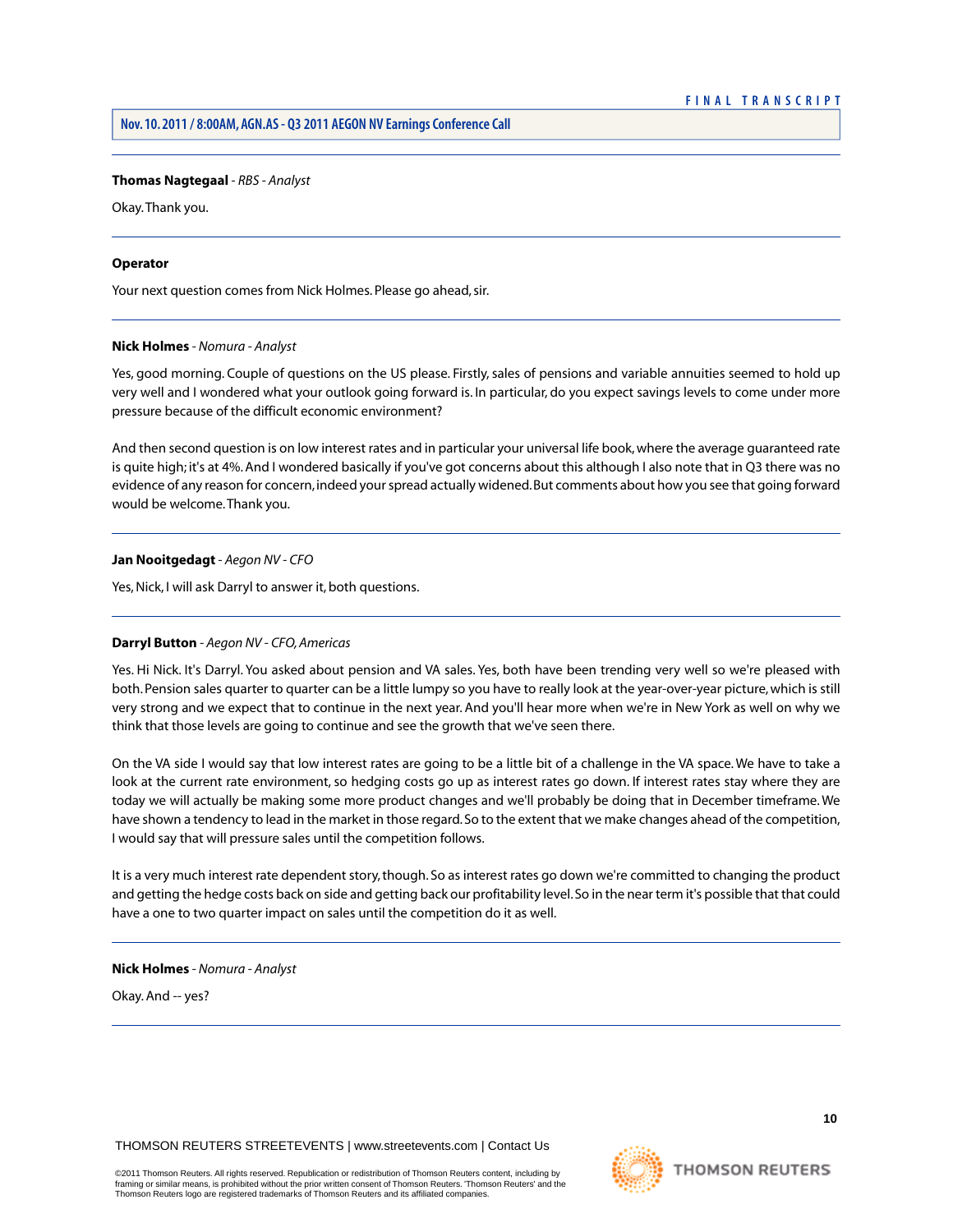# **Darryl Button** *- Aegon NV - CFO, Americas*

I guess just the follow on to that would be that as the market reprices and we deal with low interest rates, obviously that brings the level of features and benefits down in the product so that has an impact on overall aggregate level of sales as well. So that's something that we're just committed to being very responsive to and following the hedge costs.

#### **Nick Holmes** *- Nomura - Analyst*

Yes.

# **Darryl Button** *- Aegon NV - CFO, Americas*

UL.Yes, sorry, you asked about UL as well.

# **Nick Holmes** *- Nomura - Analyst*

Yes.

# **Darryl Button** *- Aegon NV - CFO, Americas*

Yes, a lot of it gets back to the conversation we had earlier with Farooq. The new money yields really haven't fallen as much as what the treasury yields have fallen. Spreads have widened out to offset that. So the residual new money impact, it has a declining impact on the book yields, but not as severe as you might think. So there is that muting impact from spreads as well as we have a lot of interest rate protection in the long assets that we have in the portfolio backing this. So that causes a smaller impact and over time.

# **Nick Holmes** *- Nomura - Analyst*

So is the duration of the universal life asset book longer than the fixed annuity? Is there a reason why the spread is not under so much pressure? In Q3 it actually rose, didn't it?

# **Darryl Button** *- Aegon NV - CFO, Americas*

It absolutely is longer, a lot longer. The liability is a lot longer so that's absolutely true. And -- but that being said I think you were also asking a new business question and the reality, the reality with the UL product is it is sensitive to low interest rates and so we have been doing quite a bit over the last year.

Going back into last year we pulled a couple of our single premium universal life products, which are the bank channel universal life product which was very much a rate-sensitive product, we pulled that off the market. We just couldn't justify it in the low interest rate environment. We've actually been increasing rates on our baseline domestic product as well. So -- and we've been lowering some guarantees as well. So we're doing a lot of activity to make sure that the new business profitability stays in check with this low interest rate environment that we're in.

# **Nick Holmes** *- Nomura - Analyst*

Okay.Thank you very much.

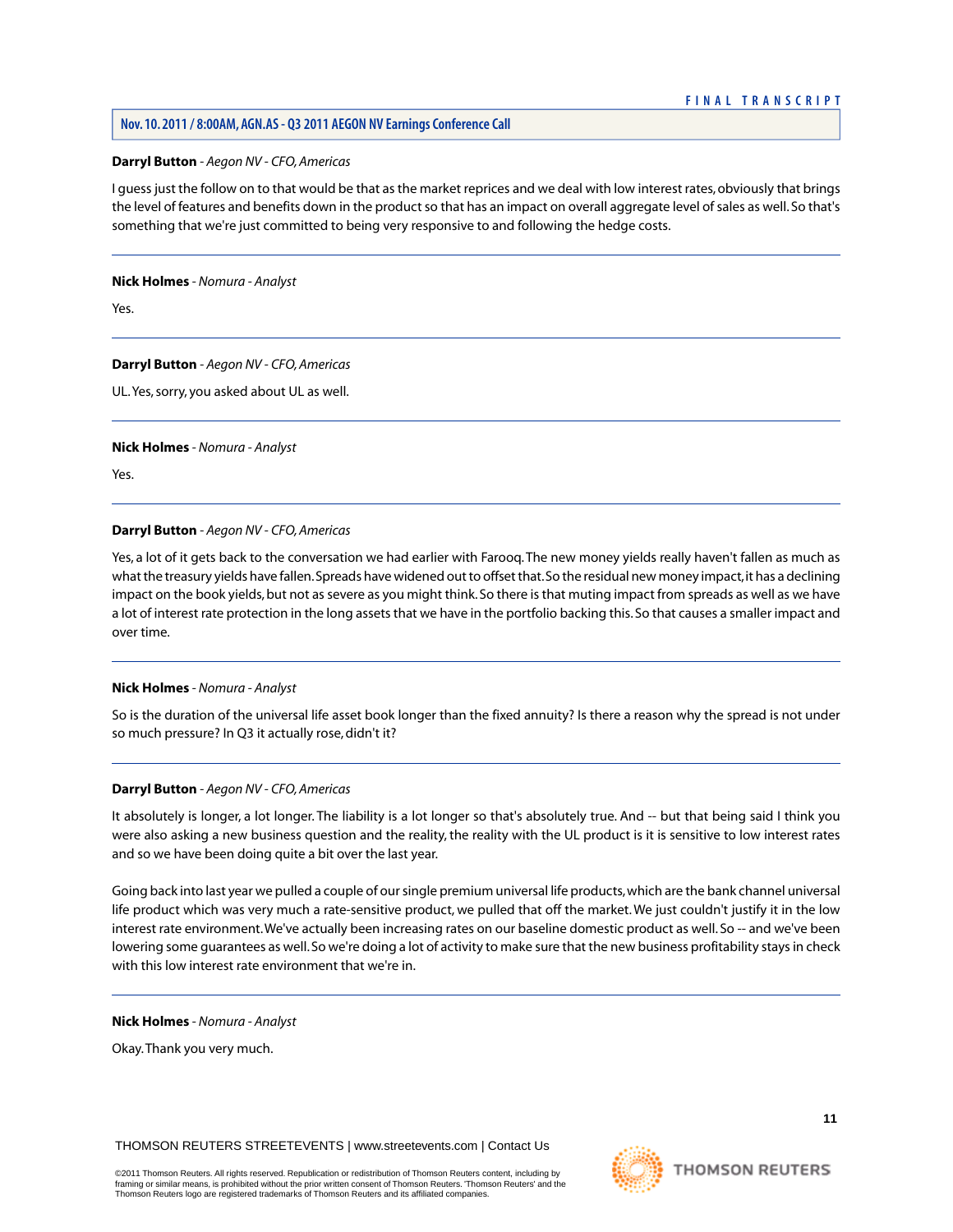#### **Operator**

Thank you.Your next question comes from Robin Buckley from Deutsche Bank. Please go ahead, sir.

# <span id="page-12-0"></span>**Robin Buckley** *- Deutsche Bank - Analyst*

Yes, good morning. Just a couple of questions if I could please. First of all, just on the fungibility of capital across the Group, could you just give any comments just about how easy it is to dividend capital up from the US or the Dutch business given the RBC and IGD ratios that you commented on?

And my second question is just related to the fixed annuity business. We saw margins coming down there in the third quarter. They seem to be pretty much at the level you've guided at over the longer term. How should we be thinking about margins progressing from here?

And also could you just comment on what we should expect in terms of the asset balances as well as (inaudible) business? Thanks very much.

# **Jan Nooitgedagt** *- Aegon NV - CFO*

Yes, Robin.The first question about the fungibility of capital, I think it's clear that if you look at also at our excess capital numbers that we have received in the holding dividends from our major subsidiaries. So I don't feel that there's any restriction if you talk about fungibility of capital. We also have said that we stick to our dividend policy. I think we have given you the ratios, the IGD ratios, and so you can clearly see that we have a strong capital position.

Are there any other question you want to know about fungibility?

### **Nick Holmes** *- Nomura - Analyst*

Just in terms of conversations that you have with regulators, has their attitude become slightly more conservative or cautious I guess just to given the volatility that we saw in the third quarter?

#### **Jan Nooitgedagt** *- Aegon NV - CFO*

If you look at the -- there are of course difference all around the world. In Europe we had discussions also with our regulators about Solvency I and clearly about Solvency II discussion. And we of course have the US. And we look at our S&P excess capital levels around the world and about the statutory capital levels. But I feel comfortable about the strong capital position, and our ability to get dividend out of business units.

#### **Nick Holmes** *- Nomura - Analyst*

Okay.Thank you. And on the fixed annuities?

#### **Jan Nooitgedagt** *- Aegon NV - CFO*

Yes. Maybe Darryl if you can answer that question?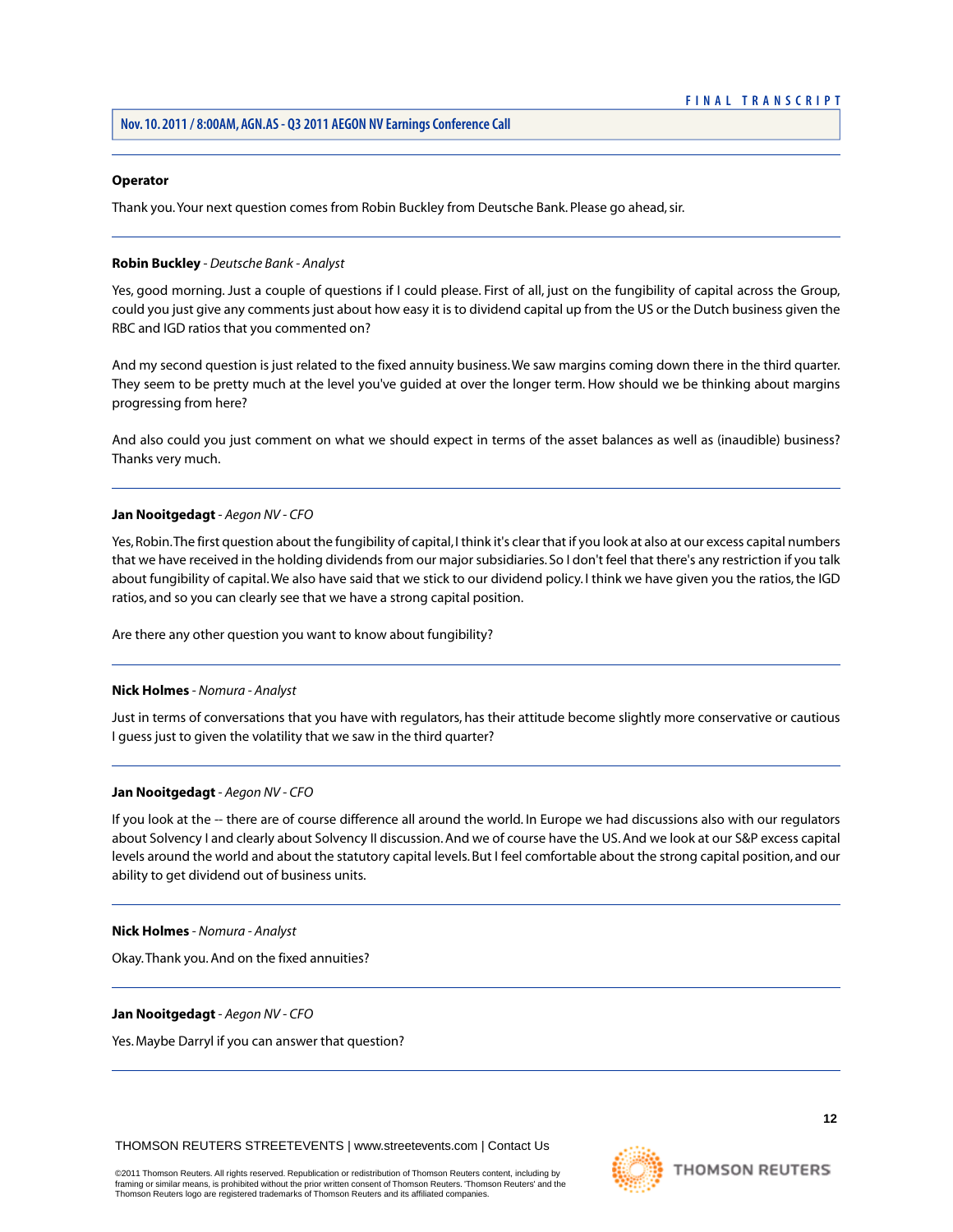# **Nov. 10. 2011 / 8:00AM, AGN.AS - Q3 2011 AEGON NV Earnings Conference Call**

# **Darryl Button** *- Aegon NV - CFO, Americas*

Yes Robin. I think you had two questions, one on margins and one on volume. On the margins question, yes, we are back down around our guidance level. The excess margins that we had been seeing going back a year or two ago, those, we're really not going back to those levels. We've had to add liquidity and de-risk the book as we've come forward. And particularly in the run-out, as you're running off a book, liquidity is something that obviously we have to pay attention to on the way out. So I would say the taking some risk off the book and adding that additional liquidity has taken the margin back down I would say around our long-term guidance level. And I think that's probably a good rule of thumb going forward.

On the volume side, we are experiencing \$700m, \$800m in net outflows every quarter and I would expect that to continue. We also look for opportunities to accelerate the fixed annuity run-out and we actually did do about a \$1b co-insurance deal at the end of the second quarter so that has accelerated some of the volume off as well.

#### **Nick Holmes** *- Nomura - Analyst*

Okay.Thanks very much.

#### **Operator**

<span id="page-13-0"></span>The next question comes from Farquhar Murray from Autonomous Research. Please go ahead sir.

# **Farquhar Murray** *- Autonomous - Analyst*

Hello. Morning gentlemen. Just two questions if I may. Firstly, looking at the operational free cash flow on slide 14, you showed the EUR397m excluding market impacts of 3Q. Now that's the significant up-tick q-on-q from the previous quarters. My question there is whether that's coming from something specific in 3Q '11 itself or is it just an artifact of not being able to see the market impacts in the prior quarters? And I'm asking that obviously because I'm trying to get a sense of the run rate on a clean basis is going forward.

And then secondly, the US RBC ratio of 400% is much better than I think the sensitivities you gave in August would have suggested. I just wondered if you could explain the delta there. Many thanks.

# **Jan Nooitgedagt** *- Aegon NV - CFO*

Yes, the -- if you look at slide 14, you are right, operational free cash flow EUR397m normalized. But we also have given the normalized level of 2010 between EUR1b and EUR1.2b.Yes, in this quarter, the normalized level is higher than you would expect from previous quarters. Is that a specific reason?

# **Michiel van Katwijk** *- Aegon NV - EVP*

Yes, hi, Farquhar. It's Michiel. I think that the quarter excluding the market effect shows a pretty healthy cash flow in the US particularly. I think in other areas the cash flow has been along with our expectations, but I think that the slight up-tick you're seeing there is predominantly driven by the US.

**Farquhar Murray** *- Autonomous - Analyst* 

Is that just a seasonal factor or is it structural?

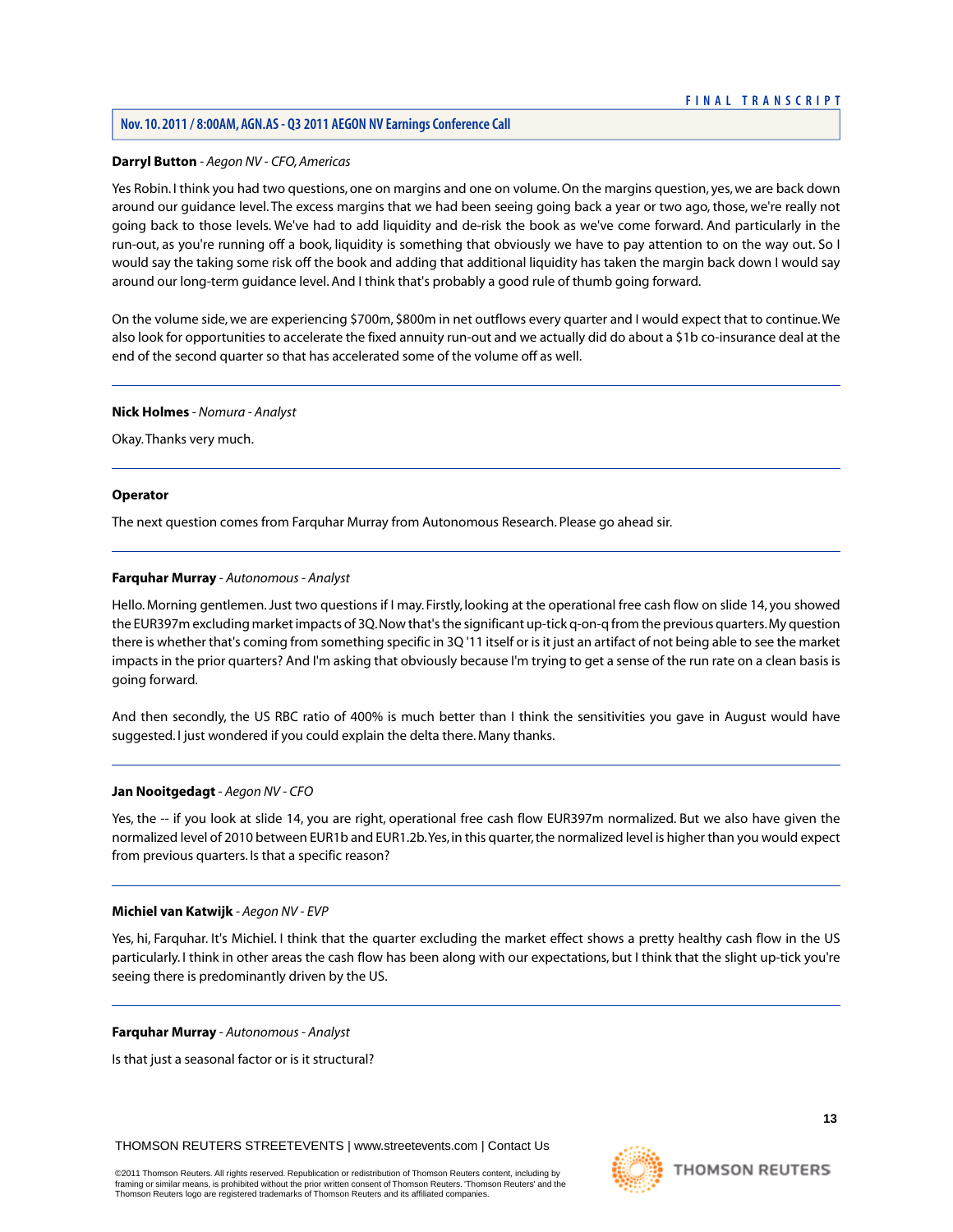# **Michiel van Katwijk** *- Aegon NV - EVP*

No. It's in part it is due to a one-time effect during the quarter, but that was not on a huge difference. I think that what we're seeing is that underlying cash does remain quite healthy in our core businesses.

## **Farquhar Murray** *- Autonomous - Analyst*

Okay.

# **Jan Nooitgedagt** *- Aegon NV - CFO*

Yes, your question about the high level of the RBC in the US, I think that the lower interest rates and the lower equity markets, the impact of these markets is lower than we have expected. And we also have to take into account that these factors have also, there is a dampening effect in the RBC calculation, but maybe Darryl you can elaborate a bit on that.

# **Darryl Button** *- Aegon NV - CFO, Americas*

Yes, Farquhar. It's Darryl.Yes, we did have a good strong capital quarter as Michiel talked about.We had some tax that was more of a one-timer come into the capital calculation as well, which was favorable.

The broad story from an RBC ratio perspective, we did close the TA Re sale and that was accretive, over 75 points of RBC ratio accretive. And then we had the market impact and I think our sensitivities would have guided to a larger market impact. And actually what we saw is that the market and the rate swing was so severe there actually is a dampener effect that kicks in, in the RBC calculation when the move is so strong. And so RBC it was probably about 20 points better than what we thought because of that dampener and that's probably what you're looking at. I would say that that is a bit of a timing mechanism and so we'll see that as a two-year type smoothing mechanism. It's a very complex calculation, but some of that will come back into next year.

# **Farquhar Murray** *- Autonomous - Analyst*

Okay. Should we take that 20% linearly across the two years then as a drag?

# **Darryl Button** *- Aegon NV - CFO, Americas*

Yes, that's fair. It releases over -- it's an annual --- the RBC is an annual calc. and so what we are providing are only quarterly estimates of that annual calc. So it smoothes across, that 20 points smoothes across a two-year period.

# **Farquhar Murray** *- Autonomous - Analyst*

Okay. Great, thanks.

# **Operator**

Thank you.Your next question comes from Lemer Salah from SNS Securities. Please go ahead.

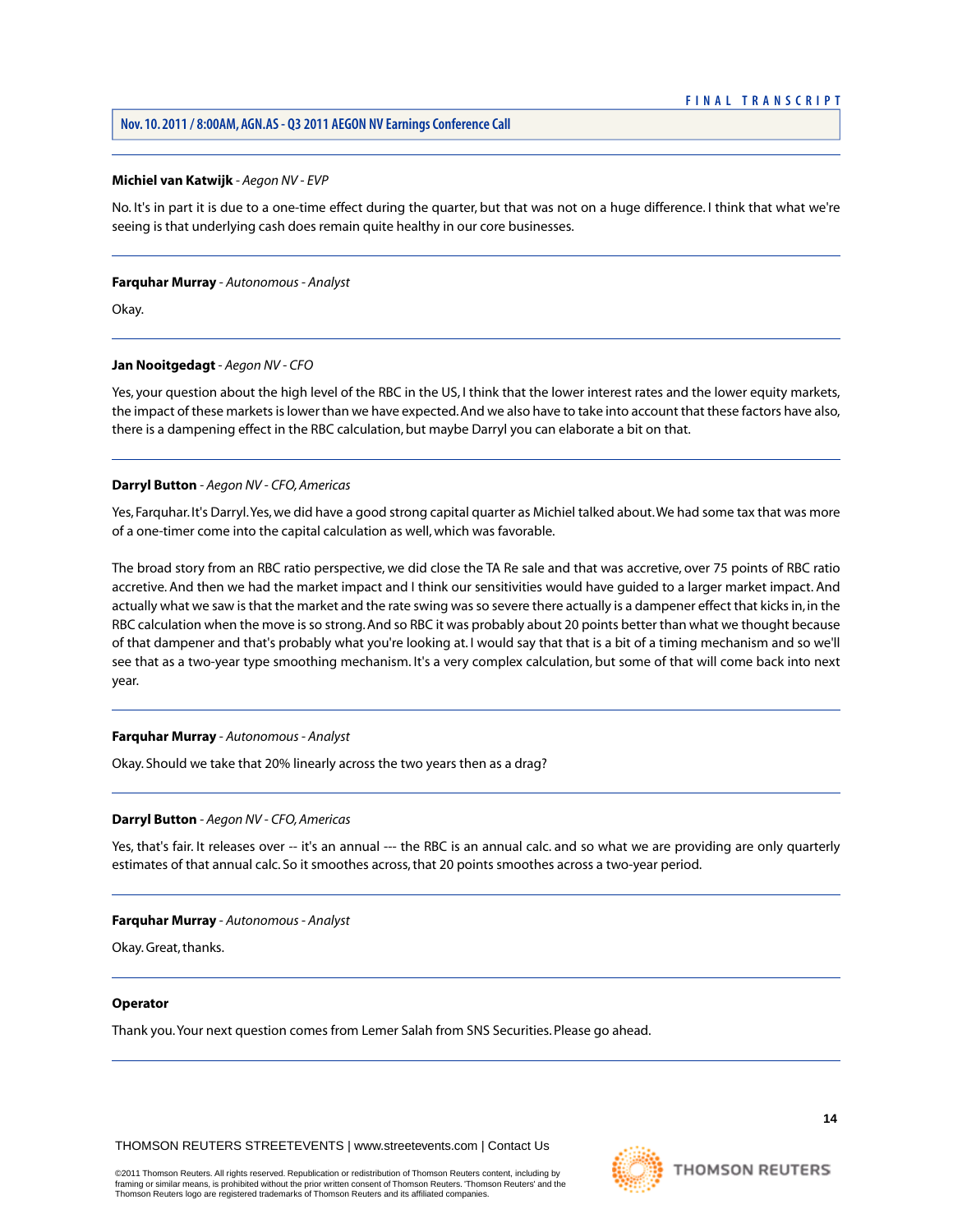# <span id="page-15-0"></span>**Lemer Salah** *- SNS Securities - Analyst*

Good morning gentlemen. Just one question from my side. I was just wondering whether you're going to give us a split between the fee-based earnings and the spread-based earnings. It seems that the fee-based earnings have deteriorated on a quarterly basis so -

# **Jan Nooitgedagt** *- Aegon NV - CFO*

If you look -- I think we have given you the slide about the percentage of our fee-based earnings, which is 29% and that's year to date. And of course this also has, the impact of less spread business has led also to the 29%. But I don't think that this is an increase in percentage. It was -

# **Darryl Button** *- Aegon NV - CFO, Americas*

No, the percentage has remained relatively stable and that is reflecting that although we're seeing somewhat lower fee earnings at the same time also the spread earnings particularly on the fixed annuities side are coming down. And so the percentage has been relatively stable over the last couple of quarters.

# **Lemer Salah** *- SNS Securities - Analyst*

Okay.Thanks.

#### **Operator**

<span id="page-15-1"></span>Thank you.The next question comes from William Elderkin from Societe Generale. Please go ahead, sir.

#### **William Elderkin** *- Societe Generale - Analyst*

Good morning everybody. Two questions please. First of all, if we assume current interest rates, current equity market levels, volatility and so on remains roughly as they are, does the third quarter underlying earnings reported, if we take out the mortality gain, provide a reasonable guide as to your likely earnings base? That's the first question.

And then secondly, could you just give us a general update as your sense in terms of the likely performance of your US corporate credit, structured credit portfolio and possible trajectory in terms of impairments from here?

#### **Jan Nooitgedagt** *- Aegon NV - CFO*

Yes. I think you are right if you exclude the mortality assumption changes then that gives you a good picture of the result of the US business. And maybe, Darryl, you can elaborate a little bit more on that and the other question as well?

# **Darryl Button** *- Aegon NV - CFO, Americas*

Yes, I think so.There was some market impacts in the underlying earnings as well. And if we go sideways some of those impacts won't be there so if you talk about removing the mortality net of those market impacts then, yes, I think probably that is a good indication if we move sideways from here.

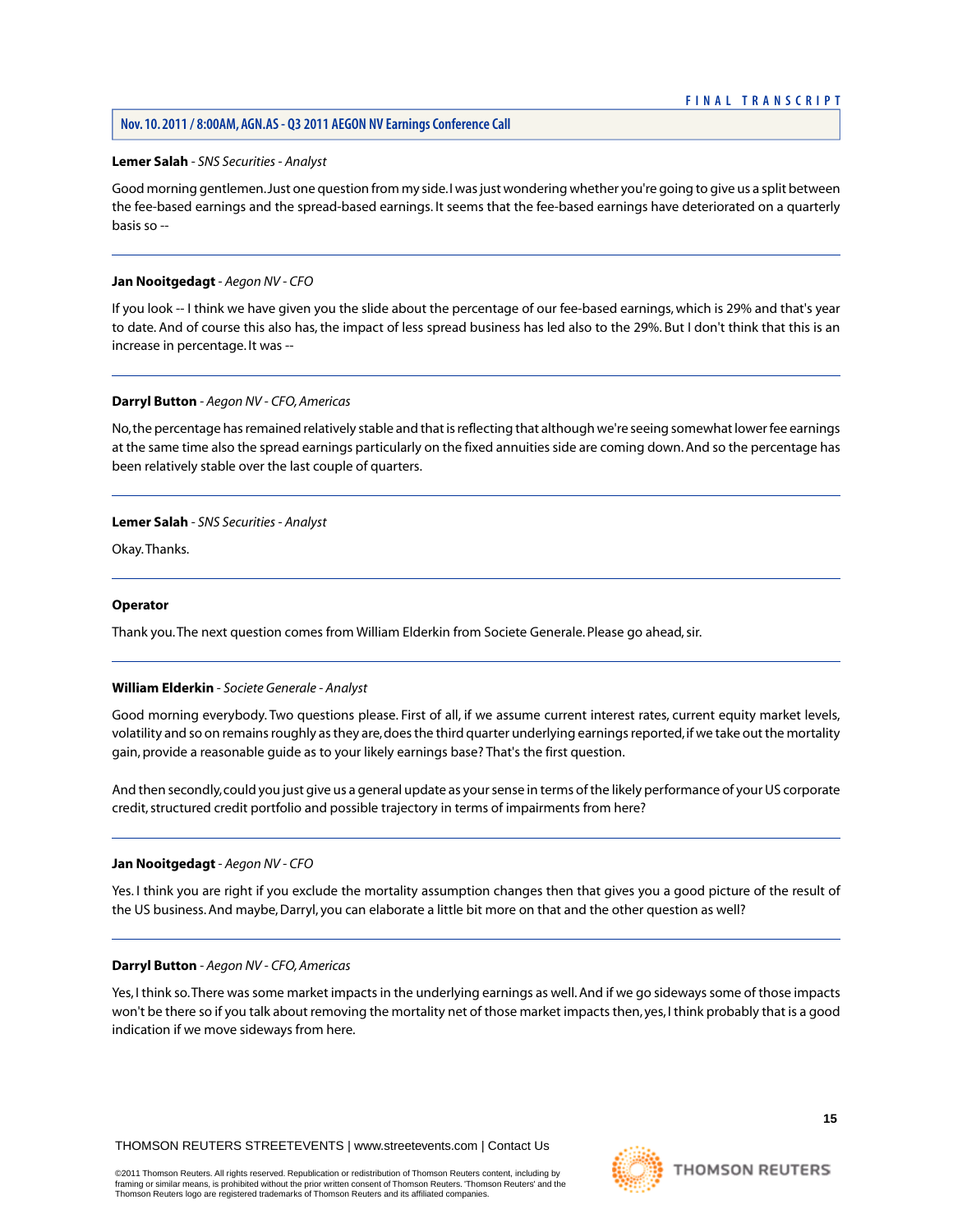# **Nov. 10. 2011 / 8:00AM, AGN.AS - Q3 2011 AEGON NV Earnings Conference Call**

I think the second question was on structured securities, probably I think corporate credit, structured credit impairments. Impairment side of the US really coming from the residential mortgage-backed securities, that's where we've been seeing the impairments over the last couple of quarters.We do see that trending down over time. It's something that we continue to watch closely. A lot of the impairment in the third quarter was actually concentrated in one RMBS security, I think 75m of our 100m was in one security. It's -- we're starting to see the light at the end of the tunnel and I would say we're just cautiously optimistic there.

# **William Elderkin** *- Societe Generale - Analyst*

Could you make a similar comment in terms of the US corporate credit portfolio?

# **Darryl Button** *- Aegon NV - CFO, Americas*

The US corporate -- sorry, maybe I misinterpreted your question. It's actually been performing quite well and the impairments actually off the corporate credit portfolio for the last quarters have been minimal. And I don't really see any -- even though spreads have widened here as of late and obviously there's stress in the system, I don't really see that up-ticking in any material way.

#### **Jan Nooitgedagt** *- Aegon NV - CFO*

And I think across sectors we've seen market prices go up except maybe for banks, but all other sectors have been performing quite well.

#### **William Elderkin** *- Societe Generale - Analyst*

Great. Thank you.

#### **Operator**

You have a follow-up question from Farooq Hanif from Morgan Stanley. Please go ahead.

# **Farooq Hanif** *- Morgan Stanley - Analyst*

Hi there. Apologies again for taking so much of your time. I've just got some further questions if that's alright. Firstly, your variable annuity policyholder behavior charge of EUR13m, does that conclude your check-up assumptions for VAs this year? That's question one.

Question two is can you just give us a number of your exposure to Hungarian mortgages -- sorry, the cross-FX mortgages? Just wanted to -- I wasn't sure whether you'd given that number.

And the last question is what exact hedging are you doing for long-term interest rates at universal life? Thank you.

#### **Jan Nooitgedagt** *- Aegon NV - CFO*

Farooq, thank you for your questions. The first is yes.

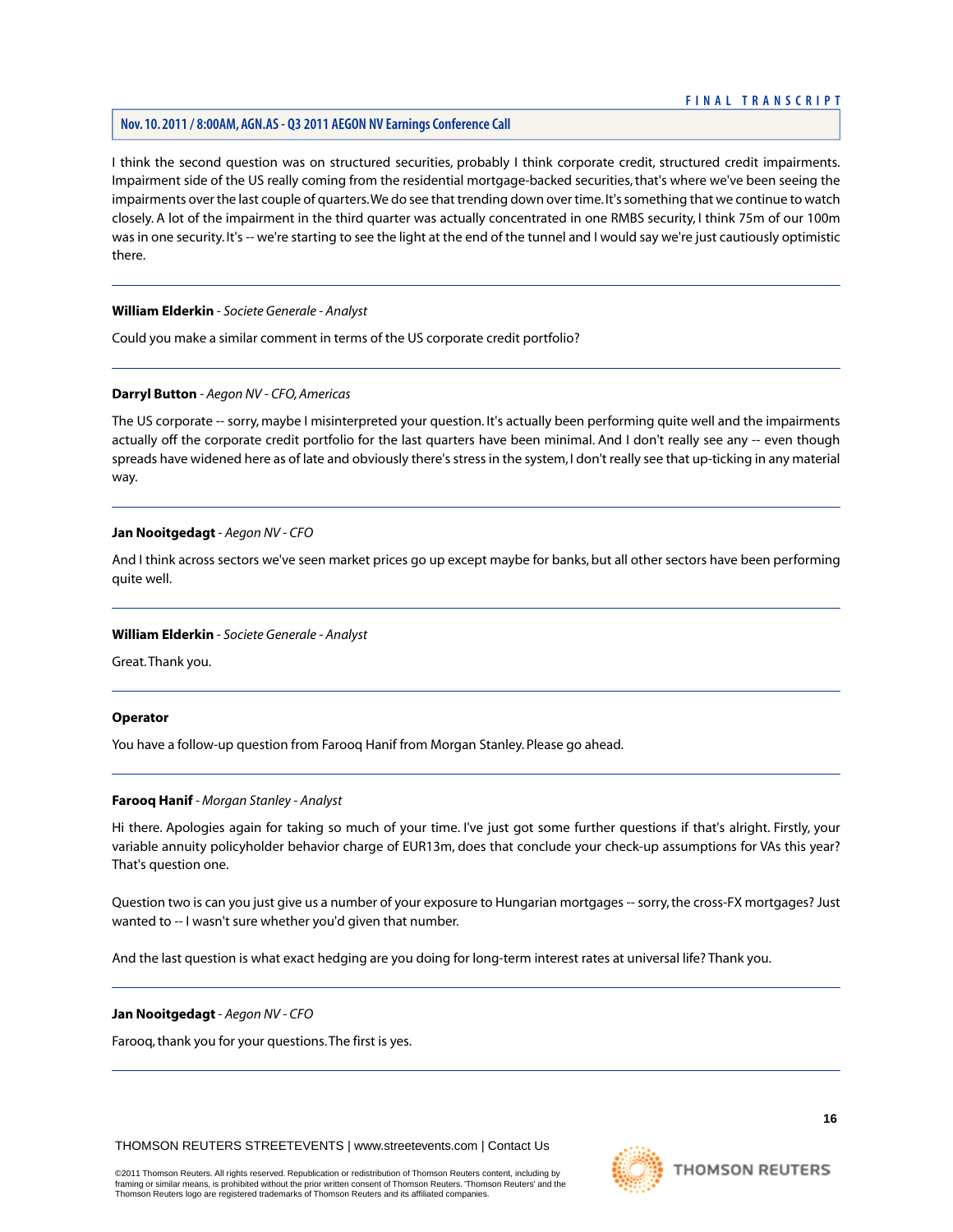**Nov. 10. 2011 / 8:00AM, AGN.AS - Q3 2011 AEGON NV Earnings Conference Call** 

**Farooq Hanif** *- Morgan Stanley - Analyst* 

Yes, you concluded the VAs.Yes, okay.

## **Jan Nooitgedagt** *- Aegon NV - CFO*

And the third was -- are you asking for the number of the --

#### **Farooq Hanif** *- Morgan Stanley - Analyst*

Yes, the size of the portfolio or whatever you think is useful that you can give us.

**Jan Nooitgedagt** *- Aegon NV - CFO* 

The total size of the portfolio was EUR300m -- what is it? EUR360m.

# **Farooq Hanif** *- Morgan Stanley - Analyst*

Yes.

# **Jan Nooitgedagt** *- Aegon NV - CFO*

And what do you want to know about the --

# **Farooq Hanif** *- Morgan Stanley - Analyst*

That's fine. So the Swiss franc mortgages are EUR360m book, basically. Fine, that's all I wanted to know. And interest rate hedging in UL?

# **Jan Nooitgedagt** *- Aegon NV - CFO*

Darryl?

# **Darryl Button** *- Aegon NV - CFO, Americas*

Yes, Farooq. I'll take that one. For the most part our ALM behind our UL has been, as we discussed earlier, long duration bonds so we've generally gone after the duration in the cash markets there. We do have some forward starting swap programs on from a low interest rate protection ALM perspective, but those tend to be more on our long-tailed structured settlements and long-term care portfolios. So in the UL portfolio specifically it's long cash bonds.

# **Farooq Hanif** *- Morgan Stanley - Analyst*

Right. And you're able to get that obviously in the US market so you don't have to use swaps for your vanilla UL portfolio.

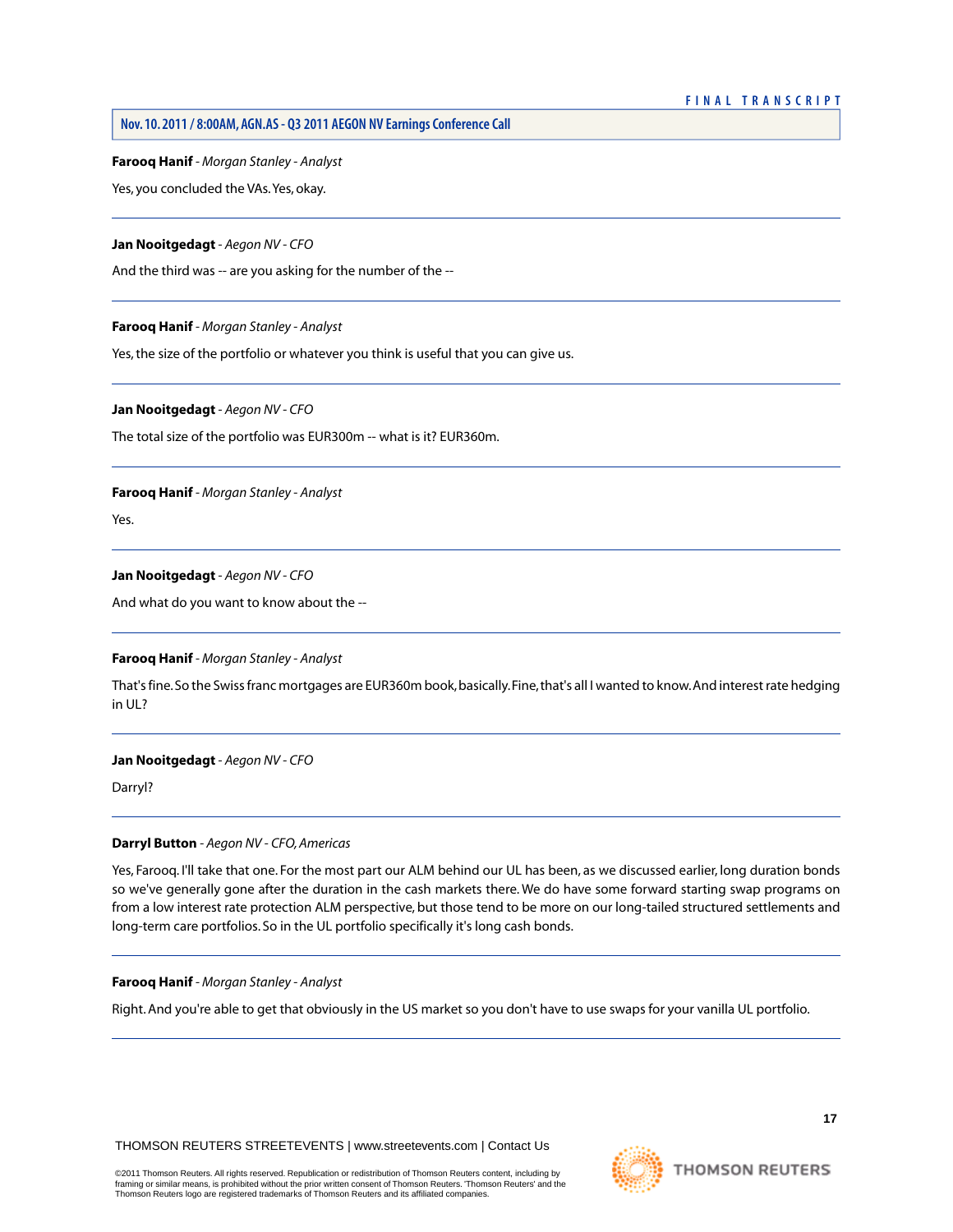**Darryl Button** *- Aegon NV - CFO, Americas* 

Yes. It's all US-dollar-denominated portfolio.

# **Farooq Hanif** *- Morgan Stanley - Analyst*

Okay.That's perfect.Thank you.

#### **Operator**

We have a further follow-up question from Jan Willem Weidema from ABN Amro. Please go ahead, sir.

# **Jan Willem Weidema** *- ABN Amro - Analyst*

Yes, sorry, one final question. Could you give us the IGD ratio for the main CEE countries?

# **Jan Nooitgedagt** *- Aegon NV - CFO*

I don't have that number here in front of me.

# **Michiel van Katwijk** *- Aegon NV - EVP*

No, we do not tend to disclose all details about IGD ratios. IGD ratios in the CEE are healthy, but we do not provide detail on those.

# **Jan Willem Weidema** *- ABN Amro - Analyst*

Maybe I can ask the question differently. Did you offer in dividend this quarter or the last three quarters from CEE to the holding?

# **Michiel van Katwijk** *- Aegon NV - EVP*

Actually from Central and Eastern Europe has been the only region that has consistently paid dividends throughout the crisis. So from that perspective it has been contributing very healthy.

# **Jan Nooitgedagt** *- Aegon NV - CFO*

They have always paid us dividends.

# **Jan Willem Weidema** *- ABN Amro - Analyst*

Okay, perfect.Thank you.

# **Operator**

Thank you sir.That was the final question. Please continue with any further comments you wish to make.